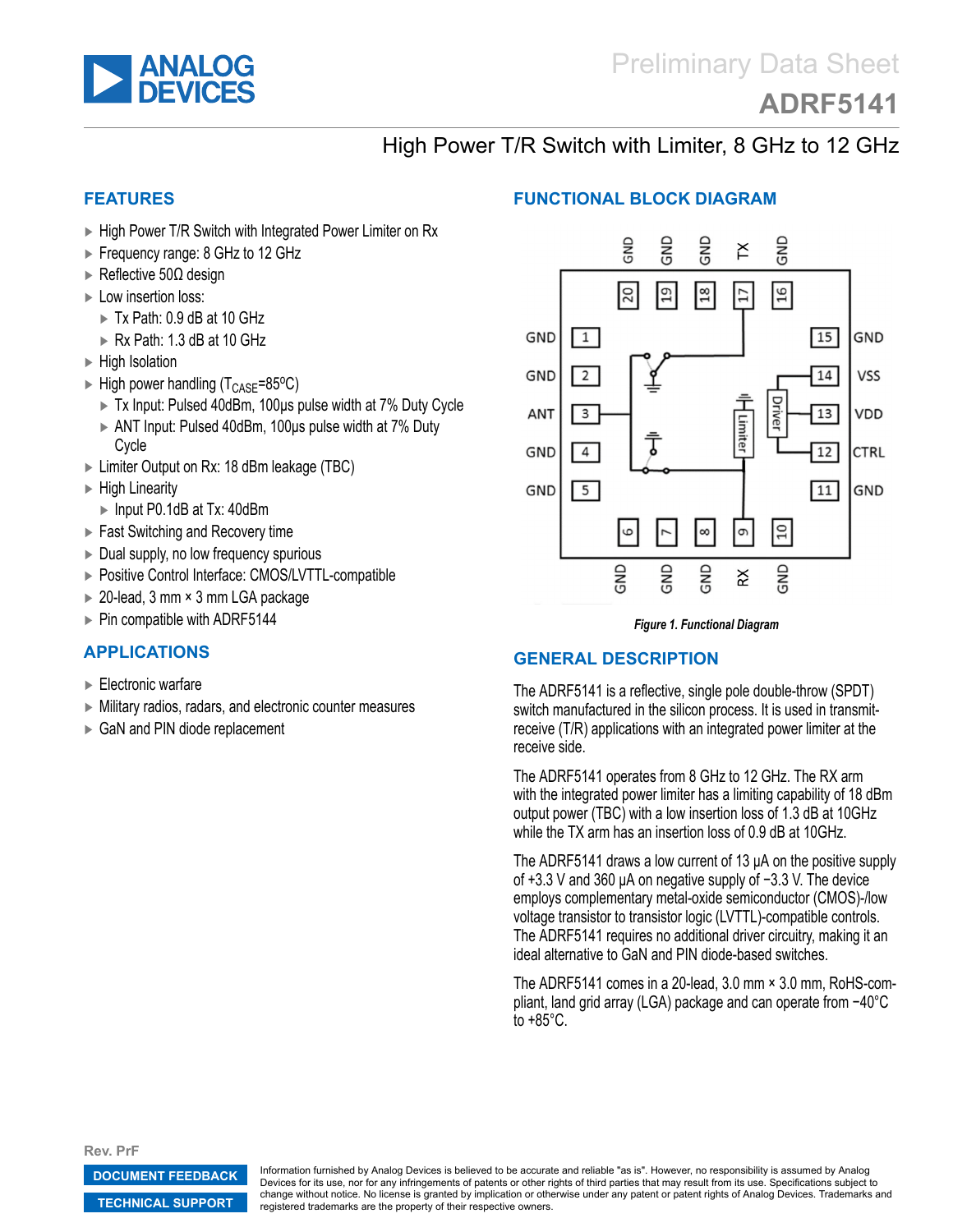## **TABLE OF CONTENTS**

| Electrostatic Discharge (ESD) Ratings5        |  |
|-----------------------------------------------|--|
|                                               |  |
| Pin Configuration and Function Descriptions 6 |  |
|                                               |  |
|                                               |  |

| Insertion Loss, Return Loss, And Isolation7    |  |
|------------------------------------------------|--|
| <b>Input Power Compression and Third-Order</b> |  |
|                                                |  |
|                                                |  |
|                                                |  |
|                                                |  |
|                                                |  |
|                                                |  |
|                                                |  |
|                                                |  |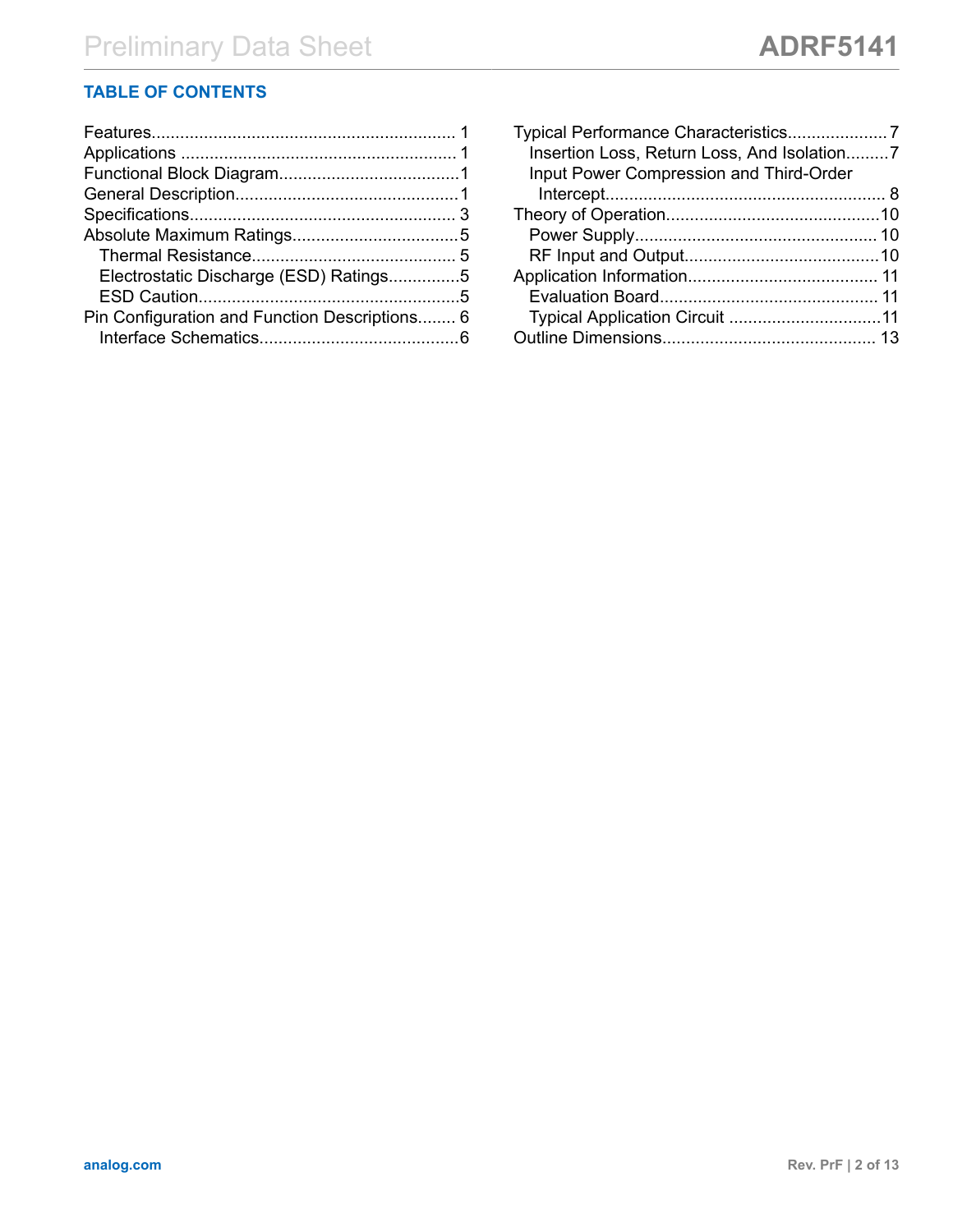### <span id="page-2-0"></span>**SPECIFICATIONS**

 $V_{DD}$  = 3.3 V,  $V_{SS}$  = −3.3 V,  $V_{CTL}$  = 0 V or 3.3 V, T<sub>CASE</sub> = 25°C, 50  $\Omega$  system, unless otherwise noted.

| Table 1.                  |                                       |                                                         |                   |     |         |
|---------------------------|---------------------------------------|---------------------------------------------------------|-------------------|-----|---------|
| Parameter                 | Symbol                                | <b>Test Conditions/Comments</b>                         | Min<br><b>Typ</b> | Max | Unit    |
| FREQUENCY RANGE           | f                                     |                                                         | 6                 | 12  | GHz     |
| <b>INSERTION LOSS</b>     |                                       |                                                         |                   |     |         |
| $TX - ANT$                |                                       | 8 GHz to 11 GHz                                         | 0.9               |     | dB      |
|                           |                                       | 6 GHz to 12 GHz                                         | 1.1               |     | dB      |
| $RX - ANT$                |                                       | 8 GHz to 11 GHz                                         | 1.4               |     | dB      |
|                           |                                       | 6 GHz to 12 GHz                                         | 1.7               |     | dB      |
| <b>ISOLATION</b>          |                                       | 6 GHz to 12 GHz                                         |                   |     |         |
| $RX - ANT$                |                                       | TX selected                                             | 55                |     | dB      |
| $TX - RX$                 |                                       | TX selected                                             | 55                |     | dB      |
| $TX - ANT$                |                                       | RX selected                                             | 21                |     | dB      |
| <b>RETURN LOSS</b>        |                                       |                                                         |                   |     |         |
| ANT                       |                                       | 8 GHz to 11 GHz                                         | 13                |     | dB      |
|                           |                                       | 6 GHz to 12 GHz                                         | $10$              |     | dB      |
| TX                        |                                       | 8 GHz to 11 GHz                                         | 16                |     | dB      |
|                           |                                       | 6 GHz to 12 GHz                                         | 13                |     | dB      |
| RX                        |                                       | 8 GHz to 11 GHz                                         | 19                |     | dB      |
|                           |                                       | 6 GHz to 12 GHz                                         | 11                |     | dB      |
| SWITCHING CHARACTERISTICS |                                       |                                                         |                   |     |         |
| Rise and Fall Time        | t <sub>RISE</sub> , t <sub>FALL</sub> | 10% to 90% of RF output                                 | 15                |     | ns      |
| On and Off Time           | $t_{ON}$ , $t_{OFF}$                  | 50% V <sub>CTL</sub> to 90% of RF output                | 50                |     | ns      |
| Settling Time             |                                       |                                                         |                   |     |         |
| 0.1 dB                    |                                       | 50% V <sub>CTL</sub> to 0.1 dB of final RF output       | 65                |     | ns      |
| <b>LIMITER</b>            |                                       | Pulsed 40dBm, 100us pulse width at 15% Duty             |                   |     |         |
|                           |                                       | Cycle                                                   |                   |     |         |
| Response Time             |                                       | $f = 10$ GHz                                            | < 10              |     | ns      |
| Recovery Time             |                                       | $f = 10$ GHz                                            | < 10              |     | ns      |
| RX Output Leakage Power   | $P_{LIM}$                             |                                                         | 18(TBC)           |     | dBm     |
| <b>INPUT LINEARITY</b>    |                                       | 8 GHz to 12 GHz                                         |                   |     |         |
| Tx Arm                    |                                       |                                                         |                   |     |         |
| 1dB Compression           | P1dB                                  |                                                         | 42                |     | dBm     |
| 0.1dB Compression         | P0.1dB                                |                                                         | 40                |     | dBm     |
| Third-Order Intercept     | IP3                                   | Two-tone input power = 20 dBm each tone, $\Delta f = 1$ | 55                |     | dBm     |
|                           |                                       | MHz                                                     |                   |     |         |
| Rx Arm                    |                                       |                                                         |                   |     |         |
| 1dB Compression           | P <sub>1dB</sub>                      |                                                         | 15                |     | dBm     |
| 0.1dB Compression         | P0.1dB                                |                                                         | 13                |     | dBm     |
| Third-Order Intercept     | IP3                                   | Two-tone input power = 2 dBm each tone, $\Delta f = 1$  | 40                |     | dBm     |
|                           |                                       | MHz                                                     |                   |     |         |
| DIGITAL CONTROL INPUTS    |                                       | CTRL pin                                                |                   |     |         |
| Voltage                   |                                       |                                                         |                   |     |         |
| Low                       | $V_{INL}$                             |                                                         | 0                 | 0.8 | V       |
| High                      | $V_{INH}$                             |                                                         | 1.2               | 3.3 | $\sf V$ |
| Current                   |                                       |                                                         |                   |     |         |
| Low                       | $I_{INL}$                             |                                                         | <1                |     | μA      |
| High                      | $I_{INH}$                             |                                                         | <1                |     | μA      |
| SUPPLY CURRENT            |                                       | VDD, VSS pins                                           |                   |     |         |
| Positive Supply Current   | l <sub>DD</sub>                       |                                                         | 13                |     | μA      |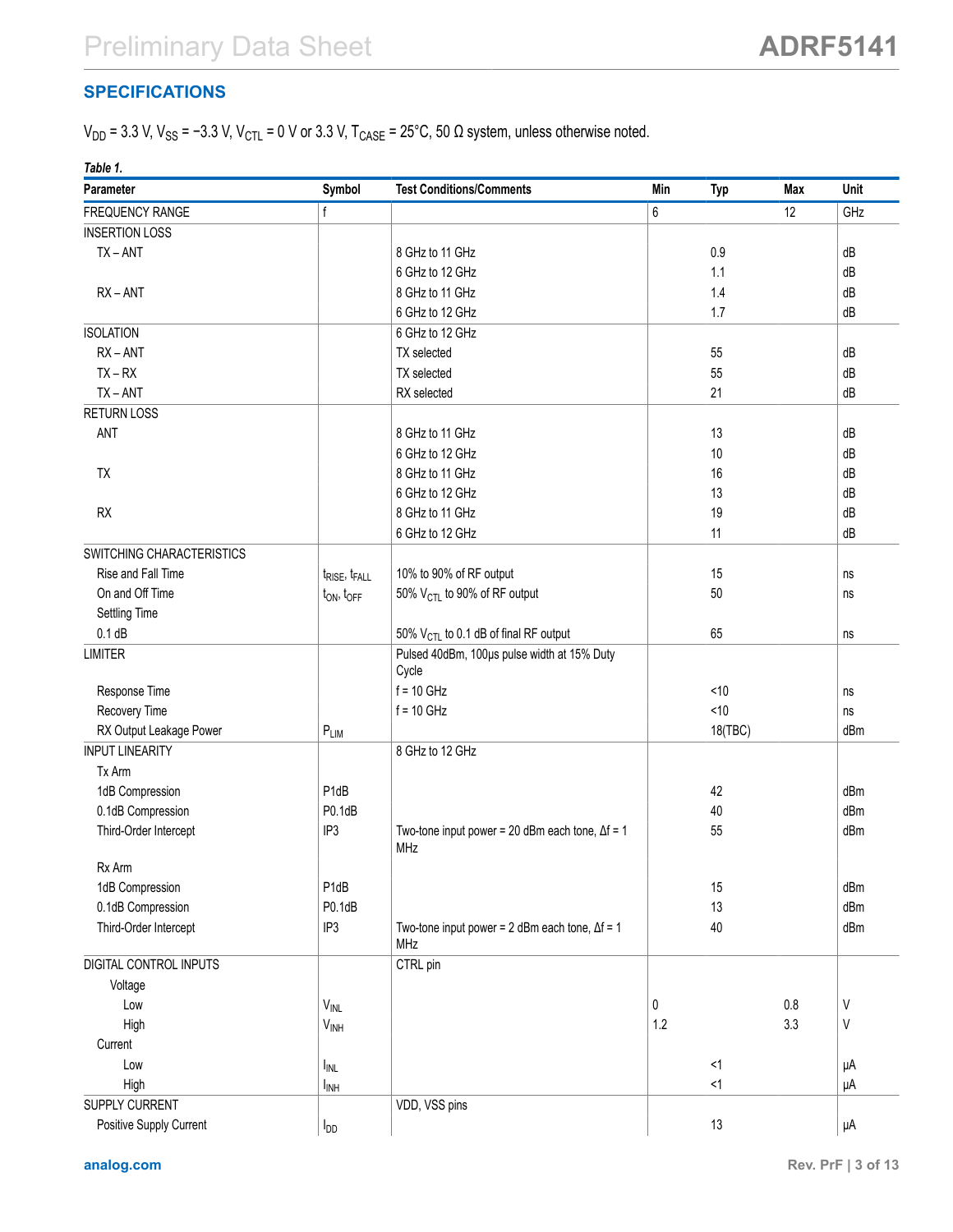## **SPECIFICATIONS**

### *Table 1.*

| <b>Parameter</b>                | Symbol                 | <b>Test Conditions/Comments</b>                  | Min     | <b>Typ</b> | Max      | Unit        |
|---------------------------------|------------------------|--------------------------------------------------|---------|------------|----------|-------------|
| Negative Supply Current         | I <sub>SS</sub>        |                                                  |         | 360        |          | μA          |
| RECOMMENDED OPERATING CONDITONS |                        |                                                  |         |            |          |             |
| Supply Voltage                  |                        |                                                  |         |            |          |             |
| Positive                        | <b>V<sub>DD</sub></b>  |                                                  | 3.15    |            | 3.45     | V           |
| Negative                        | $V_{SS}$               |                                                  | $-3.15$ |            | $-3.45$  | V           |
| Digital Control Voltage         | <b>V<sub>CTL</sub></b> |                                                  | 0       |            | $V_{DD}$ | V           |
| RF Input Power <sup>1</sup>     | $P_{\text{IN}}$        | $f = 8$ GHz to 12 GHz, $T_{CASF} = 85^{\circ}$ C |         |            |          |             |
| At TX                           |                        |                                                  |         |            |          |             |
| <b>CW</b>                       |                        |                                                  |         |            | 36       | dBm         |
| Pulsed <sup>2</sup>             |                        | 7% duty cycle, 100us pulse width                 |         |            | 40       | dBm         |
| Peak                            |                        | 2% duty cycle, 100ns pulse width                 |         |            | 43       | dBm         |
| At ANT                          |                        |                                                  |         |            |          |             |
| <b>CW</b>                       |                        |                                                  |         |            | 33       | dBm         |
| Pulsed <sup>3</sup>             |                        | 7% duty cycle, 100us pulse width                 |         |            | 40       | dBm         |
| Peak                            |                        | 2% duty cycle, 100ns pulse width                 |         |            | 40       | dBm         |
| Case Temperature                | T <sub>CASE</sub>      |                                                  | $-40$   |            | $+105$   | $^{\circ}C$ |

<sup>1</sup> For 105°C operation, the power handling degrades from the  $T_{\text{CASE}}$  = 85°C specifications by 3 dB.

<sup>2</sup> For different pulsed conditions, please contact applications support.

<sup>3</sup> For different pulsed conditions, please contact applications support.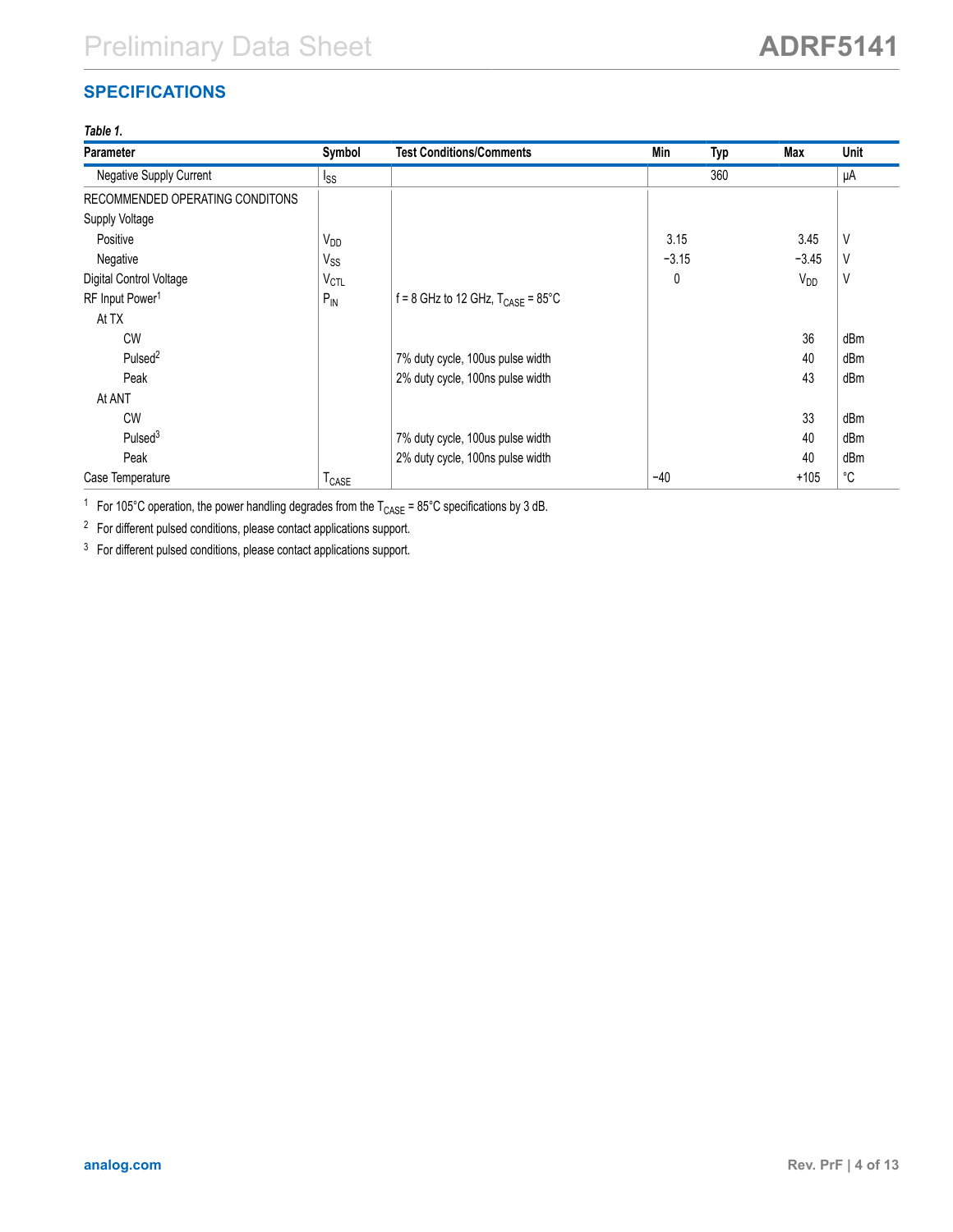## <span id="page-4-0"></span>**ABSOLUTE MAXIMUM RATINGS**

For recommended operating conditions, see [Table 1](#page-2-0).

#### *Table 2.*

| <b>Parameter</b>                                                            | Rating                               |  |  |
|-----------------------------------------------------------------------------|--------------------------------------|--|--|
| Positive Supply Voltage                                                     | $-0.3$ V to $+3.6$ V                 |  |  |
| Negative Supply Voltage                                                     | $-3.6$ V to $+0.3$ V                 |  |  |
| Digital Control Input                                                       |                                      |  |  |
| Voltage                                                                     | $-0.3$ V to V <sub>DD</sub> + 0.3 V  |  |  |
| Current                                                                     | 3 <sub>m</sub> A                     |  |  |
| RF Input Power (f = 8 GHz to 12 GHz, T <sub>CASE</sub> =<br>$85^{\circ}$ C) |                                      |  |  |
| At TX                                                                       |                                      |  |  |
| CW                                                                          | 37 dBm                               |  |  |
| Peak                                                                        | 41 dBm                               |  |  |
| Pulsed                                                                      | 44 dBm                               |  |  |
| At ANT                                                                      |                                      |  |  |
| CW                                                                          | 34 dBm                               |  |  |
| Peak                                                                        | 41 dBm                               |  |  |
| Pulsed                                                                      | 41 dBm                               |  |  |
| Temperature                                                                 |                                      |  |  |
| Junction, $T_{\rm J}$                                                       | $135^{\circ}$ C                      |  |  |
| Storage                                                                     | $-65^{\circ}$ C to +150 $^{\circ}$ C |  |  |
| Reflow                                                                      | $260^{\circ}$ C                      |  |  |

Stresses at or above those listed under Absolute Maximum Ratings may cause permanent damage to the product. This is a stress rating only; functional operation of the product at these or any other conditions above those indicated in the operational section of this specification is not implied. Operation beyond the maximum operating conditions for extended periods may affect product reliability.

Only one absolute maximum rating can be applied at any one time.

### **THERMAL RESISTANCE**

Thermal performance is directly linked to printed circuit board (PCB) design and operating environment. Careful attention to PCB thermal design is required.

 $\theta_{\text{JC}}$  is the junction to case bottom (channel to package bottom) thermal resistance.

#### *Table 3. Thermal Resistance*

| Package Type | $\theta_{\rm JC}$ <sup>1</sup> | Unit          |  |
|--------------|--------------------------------|---------------|--|
| $CC-20-9$    |                                |               |  |
| TX path      | 45                             | °C/W          |  |
| RX path      | 28.6                           | $\degree$ C/W |  |

 $1 \theta_{\text{JC}}$  was determined by simulation under the following conditions: the heat transfer is due solely to the thermal conduction from the channel through the ground pad to the PCB, and the ground pad is held constant at the operating temperature of 105°C.

## **ELECTROSTATIC DISCHARGE (ESD) RATINGS**

The following ESD information is provided for handling of ESD-sensitive devices in an ESD protected area only.

Human body model (HBM) per ANSI/ESDA/JEDEC JS-001.

Charged device model (CDM) per ANSI/ESDA/JEDEC JS-002.

### **ESD Ratings for the ADRF5141**

#### *Table 4. ADRF5141, 20-Terminal LGA*

| Human Body Model (HBM) | Withstand Threshold (V) | <b>Class</b> |
|------------------------|-------------------------|--------------|
| All Pins               |                         |              |

## **ESD CAUTION**



**ESD (electrostatic discharge) sensitive device**. Charged devices and circuit boards can discharge without detection. Although this product features patented or proprietary protection circuitry, damage may occur on devices subjected to high energy ESD. Therefore, proper ESD precautions should be taken to avoid performance degradation or loss of functionality.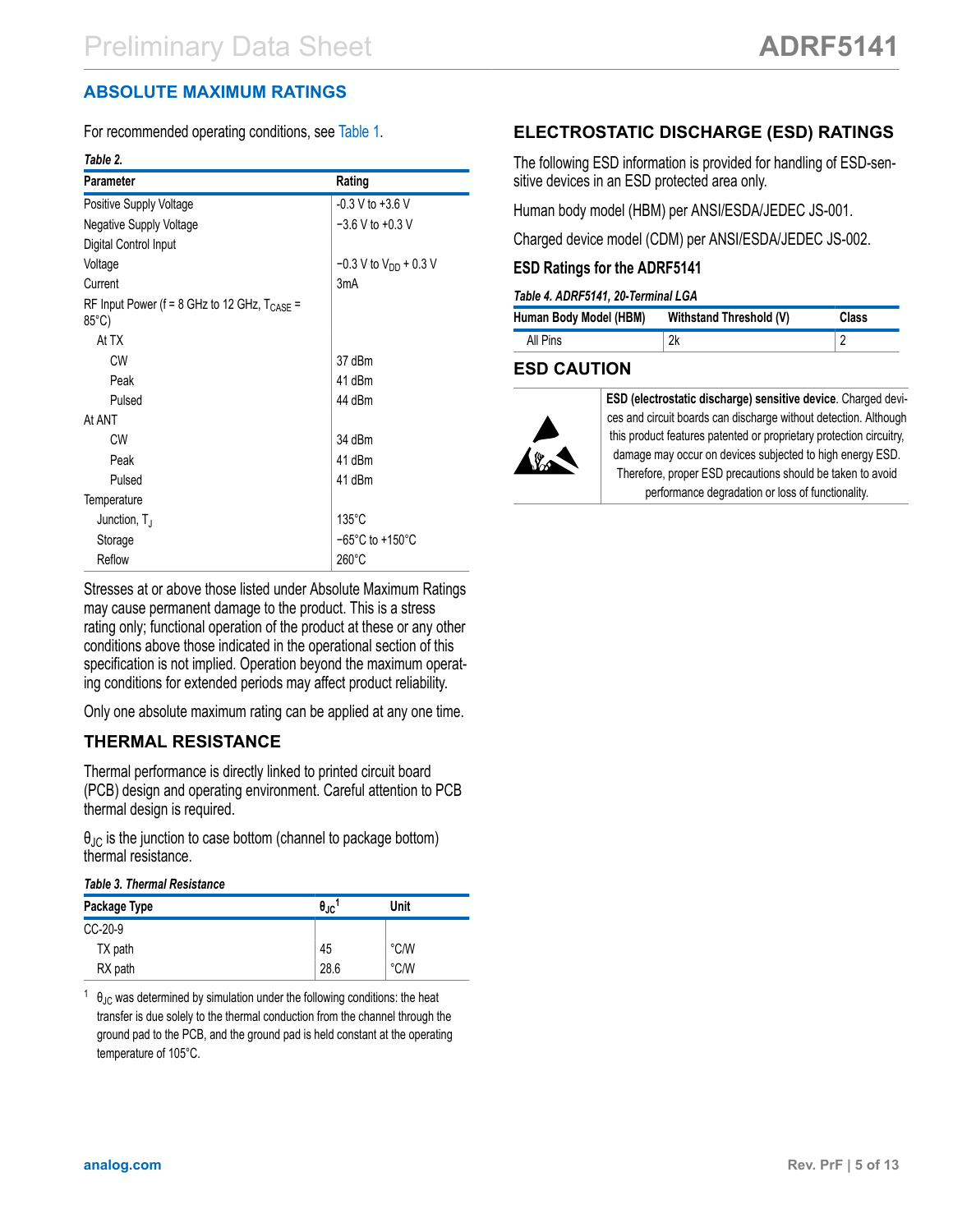#### <span id="page-5-0"></span>**PIN CONFIGURATION AND FUNCTION DESCRIPTIONS**



*Figure 2. Pin Configuration (Top View)*

#### *Table 5. Pin Function Descriptions*

| Pin No.                | <b>Mnemonic</b> | <b>Description</b>                                                                                                                                                      |
|------------------------|-----------------|-------------------------------------------------------------------------------------------------------------------------------------------------------------------------|
| 1,2,4,5,6,7,8,10,      | <b>GND</b>      | Ground. These pins must be connected to the RF/dc ground of the printed circuit board (PCB).                                                                            |
| 11, 15, 16, 18, 19, 20 |                 |                                                                                                                                                                         |
| 3                      | ANT             | Antenna Port. This pin is dc-coupled to 0 V and ac matched to 50 $\Omega$ . No dc blocking capacitor is necessary when the RF line<br>potential is equal to 0 V dc.     |
| 9                      | <b>RX</b>       | Receiver Port. This pin is dc-coupled to 0 V and ac matched to 50 $\Omega$ . No dc blocking capacitor is necessary when the RF line<br>potential is equal to 0 V dc.    |
| 12                     | <b>CTRL</b>     | Control Input.                                                                                                                                                          |
| 13                     | VDD             | Positive Supply Voltage Pin.                                                                                                                                            |
| 14                     | VSS             | Negative Supply Voltage Pin.                                                                                                                                            |
| 17                     | <b>TX</b>       | Transmitter Port. This pin is dc-coupled to 0 V and ac matched to 50 $\Omega$ . No dc blocking capacitor is necessary when the RF line<br>potential is equal to 0 V dc. |
|                        | EPAD            | Exposed Pad. The exposed pad must be connected to the RF/dc ground of the printed circuit board (PCB).                                                                  |

#### **INTERFACE SCHEMATICS**

$$
\begin{array}{c}\n\mathbf{ANT} \\
\mathbf{TX} \\
\mathbf{RX}\n\end{array} \n\qquad\n\begin{array}{c}\n\mathbf{I} \\
\mathbf{I} \\
\mathbf{I}\n\end{array}
$$

*Figure 3. RF Pin Interface Schematic*



*Figure 4. Digital Pin Interface Schematic*



*Figure 5. VDD Pin Interface Schematic*



*Figure 6. VSS Pin Interface Schematic*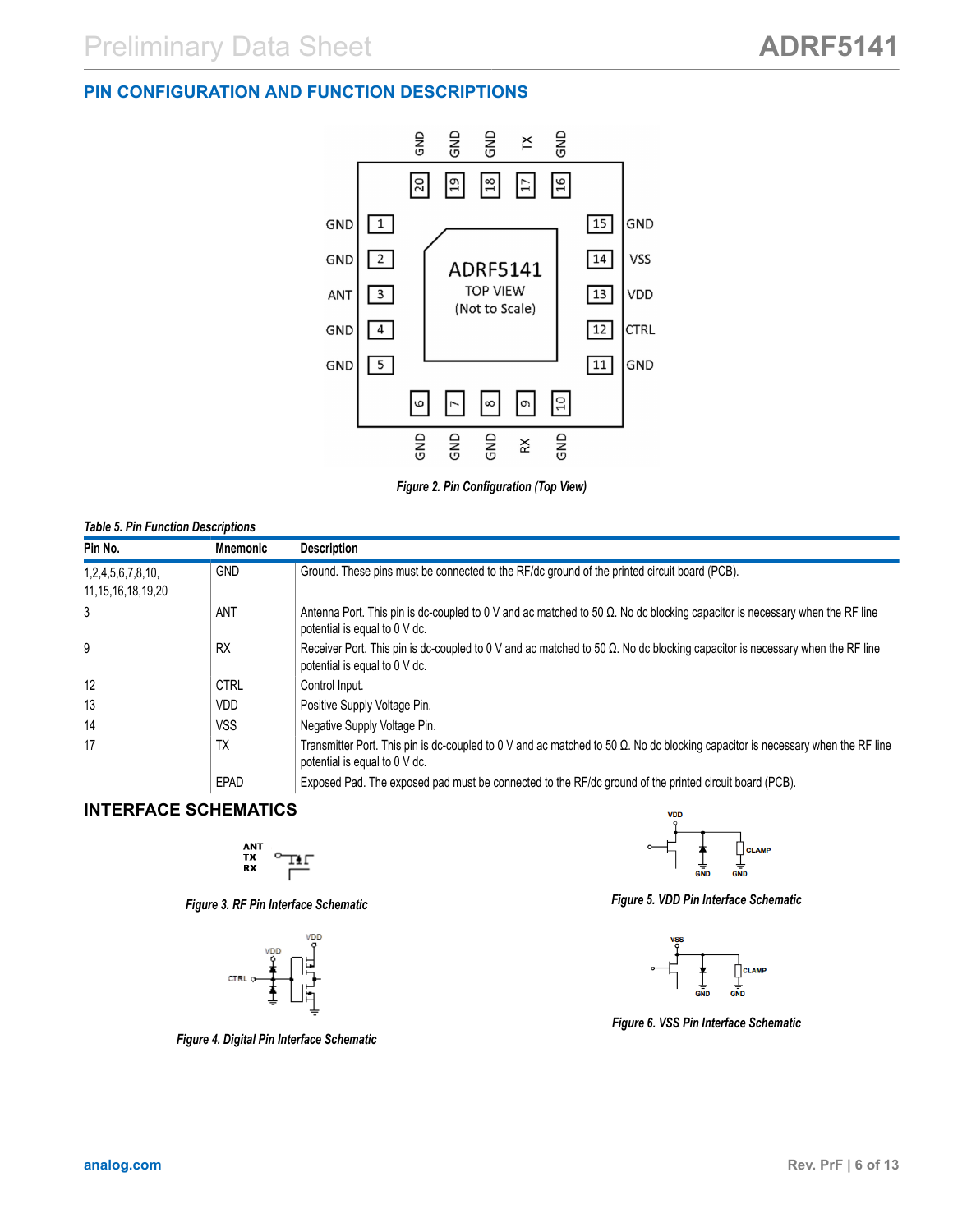#### <span id="page-6-0"></span>**TYPICAL PERFORMANCE CHARACTERISTICS**

#### **INSERTION LOSS, RETURN LOSS, AND ISOLATION**

V<sub>DD</sub> = 3.3 V, V<sub>SS</sub> = -3.3V, V<sub>CTL</sub> = 0 V or V<sub>DD</sub> V, and T<sub>CASE</sub> = 25°C in a 50 Ω system, unless otherwise noted. Measured on the ADRF5141-EVALZ. See the Applications Information section for details on the evaluation board.



*Figure 7. Insertion Loss vs. Frequency at Room Temperature for TX and RX*



*Figure 8. Return Loss vs. Frequency*



*Figure 9. Insertion Loss vs. Frequency over Temperature*



*Figure 10. Isolation vs. Frequency*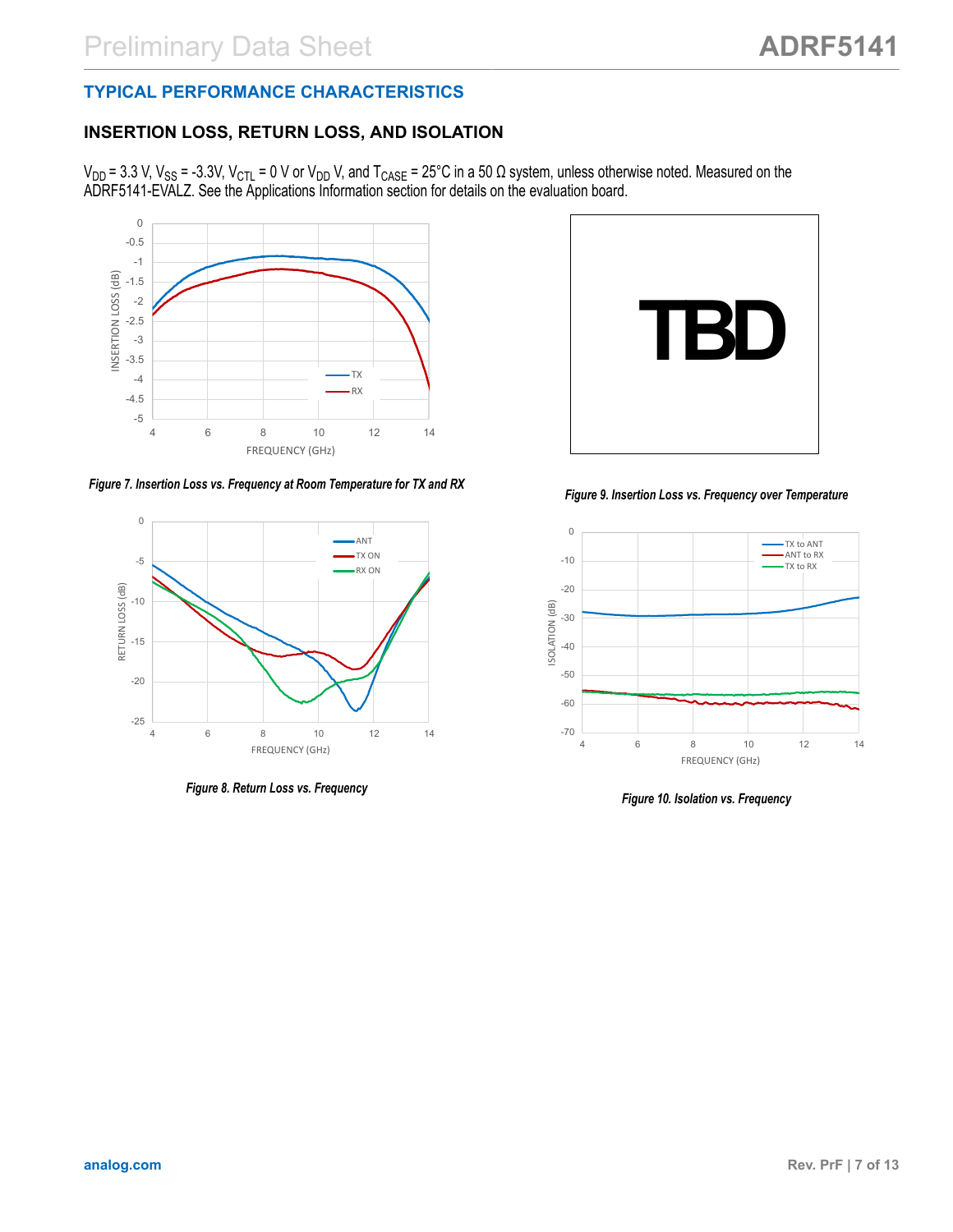## <span id="page-7-0"></span>**TYPICAL PERFORMANCE CHARACTERISTICS**

## **INPUT POWER COMPRESSION AND THIRD-ORDER INTERCEPT**

V<sub>DD</sub> = 3.3 V, V<sub>SS</sub> = -3.3 V, V<sub>CTRL</sub> = 0 V or V<sub>DD</sub> V, and T<sub>CASE</sub> = 25°C in a 50 Ω system, unless otherwise noted. All of the large signal performance parameters are measured on the ADRF5141-EVALZ.



*Figure 11. Input 0.1dB Power Compression vs. Frequency over Temperature for TX*



*Figure 12. Input 0.1dB Power Compression vs. Frequency over Temperature for RX*



*Figure 13. Pin vs. Pout over Temperature at 10 GHz for RX*



*Figure 14. Input 1dB Power Compression vs. Frequency over Temperature for TX*



*Figure 15. Input 1dB Power Compression vs. Frequency over Temperature for RX*



*Figure 16. Pin vs. Pout over Frequency at Room Temperature for RX*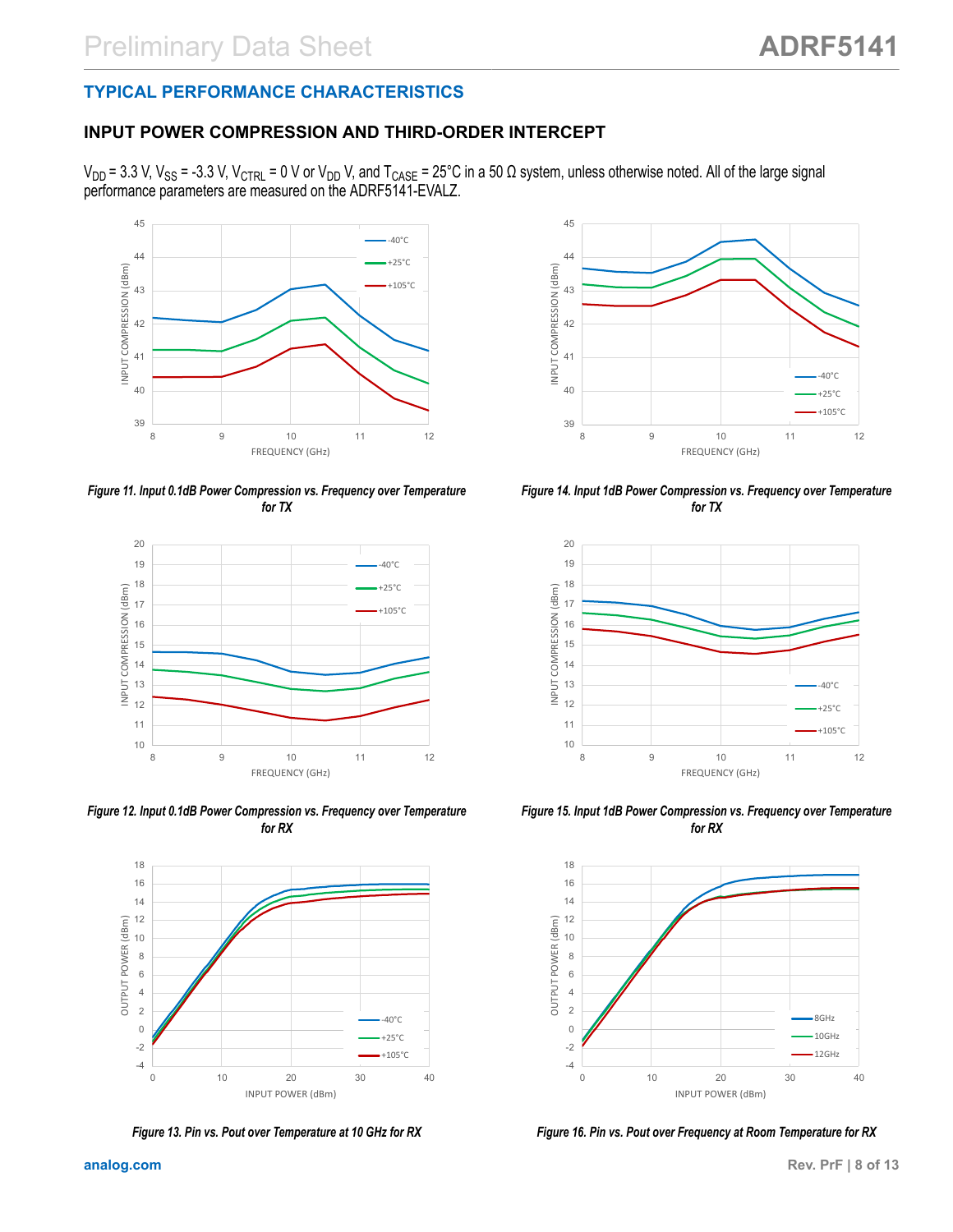### **TYPICAL PERFORMANCE CHARACTERISTICS**





*Figure 17. Input IP3 vs. Frequency for TX*

*Figure 18. Input IP3 vs. Frequency for RX*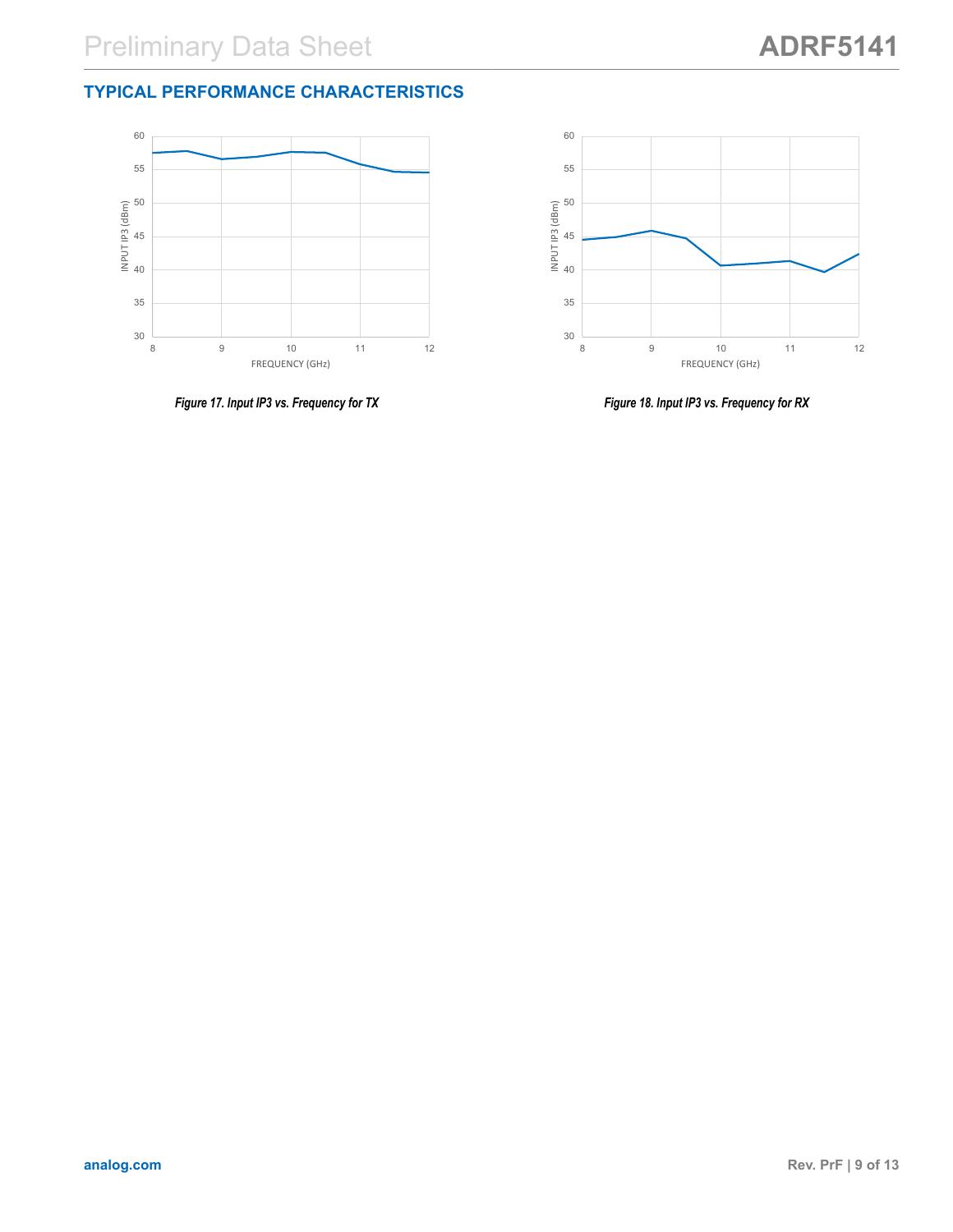### <span id="page-9-0"></span>**THEORY OF OPERATION**

The ADRF5141 integrates a driver to perform logic function internally and to provide the advantage of a simplified control interface. The driver features a single control input pin, CTRL that controls the state of RF paths, determining which RF port is in insertion loss state and which RF port is in isolation state (see Table 4).

### **POWER SUPPLY**

The ADRF5141 requires a positive supply voltage applied to the VDD pin and a negative supply voltage applied to the VSS pin. Bypassing capacitors are recommended on the supply lines to minimize RF coupling.

The ideal power-up sequence is as follows:

- **1.** Connect ground.
- **2.** Power up  $V_{DD}$  and  $V_{SS}$ . Power up  $V_{SS}$  after  $V_{DD}$  to avoid current transients on  $V_{DD}$  during ramp-up.
- **3.** Power up the digital control inputs. Power the digital control inputs before the  $V_{DD}$  supply can inadvertently forward bias and damage the internal ESD protection structures. To avoid this damage, use a series 1 kΩ resistor to limit the current flowing into the control pin. Use pull-up or pull-down resistors if the controller output is in a high impedance state after VDD is powered up and the control pins are not driven to a valid logic state
- **4.** Apply an RF input signal.

The ideal power-down sequence is the reverse order of the powerup sequence.

### **RF INPUT AND OUTPUT**

All RF ports (ANT, RX, TX) are dc-coupled to 0V. When the RF line DC potential is at 0V, no dc blocking is required at the RF ports.

The RF ports are internally matched to  $50\Omega$ , hence, no external matching networks are required.

#### **Table 6. Control Voltage Truth Table**

#### *Table 6.*

| <b>Digital Control Input</b> | <b>RF Paths</b>     |                     |
|------------------------------|---------------------|---------------------|
| <b>CTRL</b>                  | TX to ANT           | ANT to RX           |
| Low                          | Insertion loss (on) | Isolation (off)     |
| High                         | Isolation (off)     | Insertion loss (on) |

The antenna path can be switched to the receiver or transmitter arms having different insertion losses. When one arm is in conduction mode, the other arm is in isolation mode which is provided by a high insertion loss. The isolated port becomes a short reflective in this state.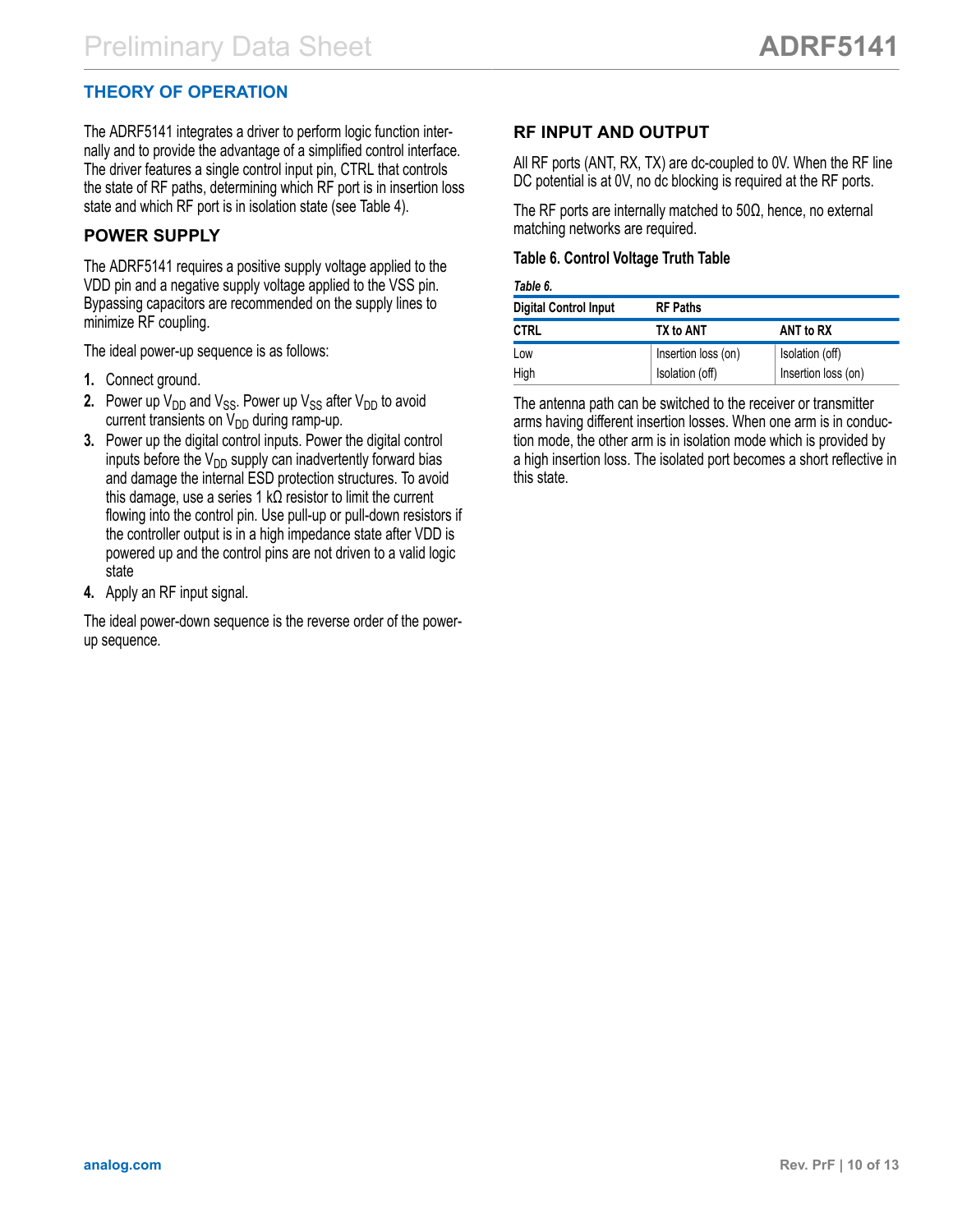### <span id="page-10-0"></span>**APPLICATION INFORMATION**

#### **EVALUATION BOARD**

The ADRF5141-EVALZ can withstand high power levels and temperatures at which the device operates.

The ADRF5141-EVALZ evaluation board is constructed with eight metal layers and dielectrics between each layer, as shown in Figure 19. Each metal layer has a 1 oz (1.3 mil) copper thickness, and the external layers are plated to 1.5 mil.

The top dielectric material is 8 mil Rogers RO4003C, which exhibits a low thermal coefficient, offering control over thermal rise of the board. The overall board thickness is around 62 mil.



#### *Figure 19. A DRF5141-EVALZ Evaluation Board Cross Sectional View*

The top copper layer has all RF and DC traces. The other seven layers provide sufficient ground and help handle the thermal rise on the ADRF5141-EVALZ. RF transmission lines on the board are of a coplanar wave guide design with a width of 14 mil and ground spacing of 7 mil, making the characteristic impedance to be 50 Ω. The RF transmission lines are tapered at RF pin transition as shown in Figure 20. For optimal RF and thermal grounding, arrange as many plated through vias as possible around the transmission lines and under the exposed pad of the package.

The RF input and output ports (ANT, TX, and RX) are connected through 50  $Ω$  transmission lines to the 2.92 mm launchers. These

high frequency RF launchers are connected by contact and are not soldered to the board. The thru calibration line can calibrate out the board loss effects from the ADRF5141-EVALZ evaluation board measurements to determine the device performance at the pins of the IC.

To ensure maximum heat dissipation and to reduce thermal rise on the board, some application considerations are essential. The evaluation board must be attached to a metal support plate at the bottom of the board. The ADRF5141-EVALZ comes with this support plate attachment. Attach this evaluation board with its support plate to a heat sink using thermal grease during all high power operations.



*Figure 20. RF Trasmission Lines*

#### **TYPICAL APPLICATION CIRCUIT**

Two power supply ports are connected to the  $V_{DD}$  and  $V_{SS}$  test points, and the ground reference is connected to the GND test point. On the supply traces,  $V_{DD}$  and  $V_{SS}$ , 100 pF, 10nF and 100nF bypassing capacitors are highly recommended.

One control port is connected to the CTRL test points. There are provisions for the resistor capacitor (RC) filter to eliminate dc-coupled noise, if needed by the application. The ADRF5141-EVALZ evaluation board schematic is shown in [Figure 21.](#page-11-0)

The power limiter at the RX arm kicks in and limits the input power from ANT at the RX Output Leakage Power level (see [Table 1](#page-2-0)). A typical configuration of ADRF5141 would be to connect an antenna at the ANT pin, a power amplifier (PA) at the TX pin and a low noise amplifier (LNA) to the RX pin. The integrated power limiter at the receiver arm provides a protection to the low noise amplifier input connected to the RX pin (see [Figure 22\)](#page-11-0).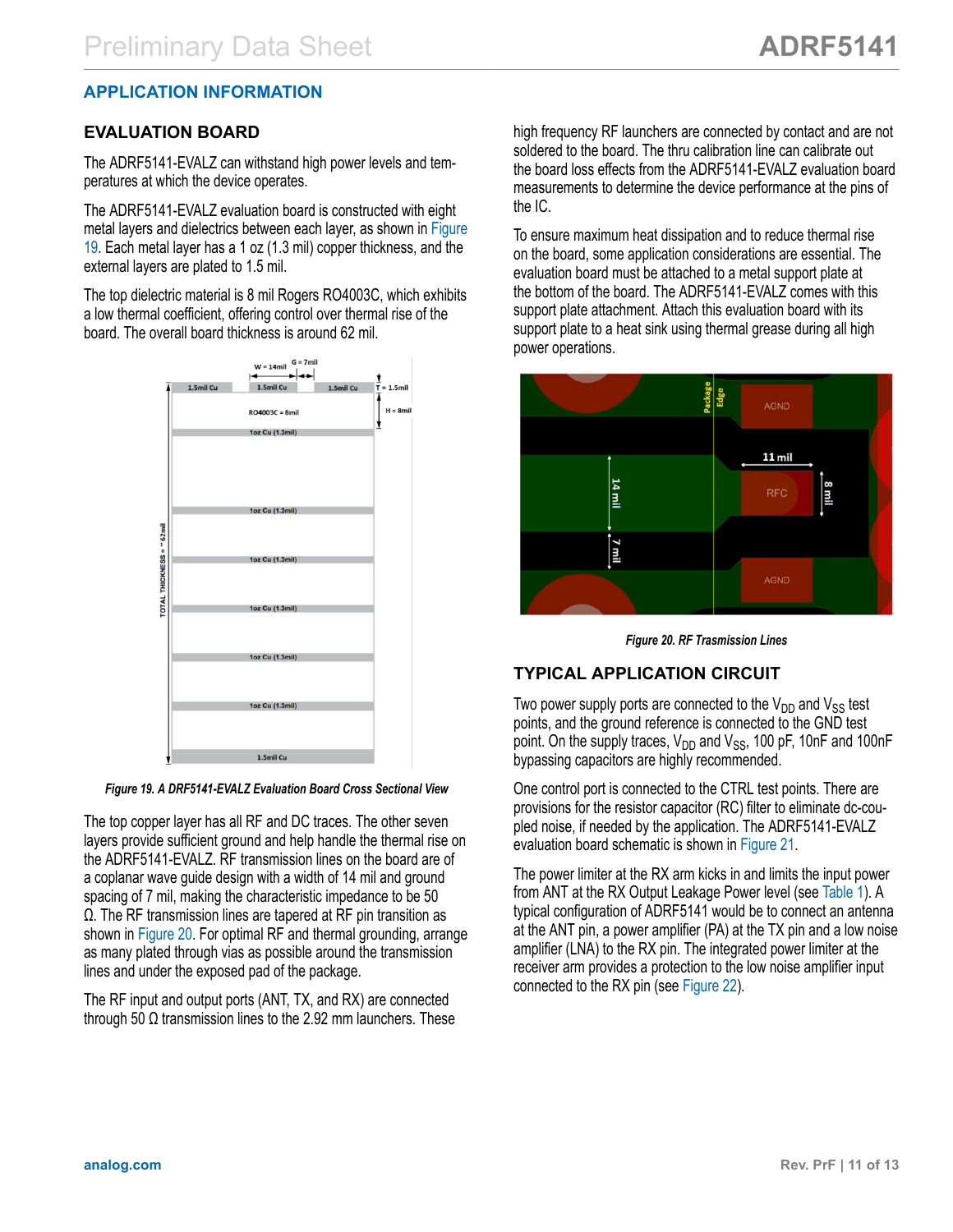#### <span id="page-11-0"></span>**APPLICATION INFORMATION**



*Figure 21. Simplified Application Circuit*



*Figure 22. Typical power amplifier, low noise amplifier, antenna configuration with ADRF5141 T/R switch*